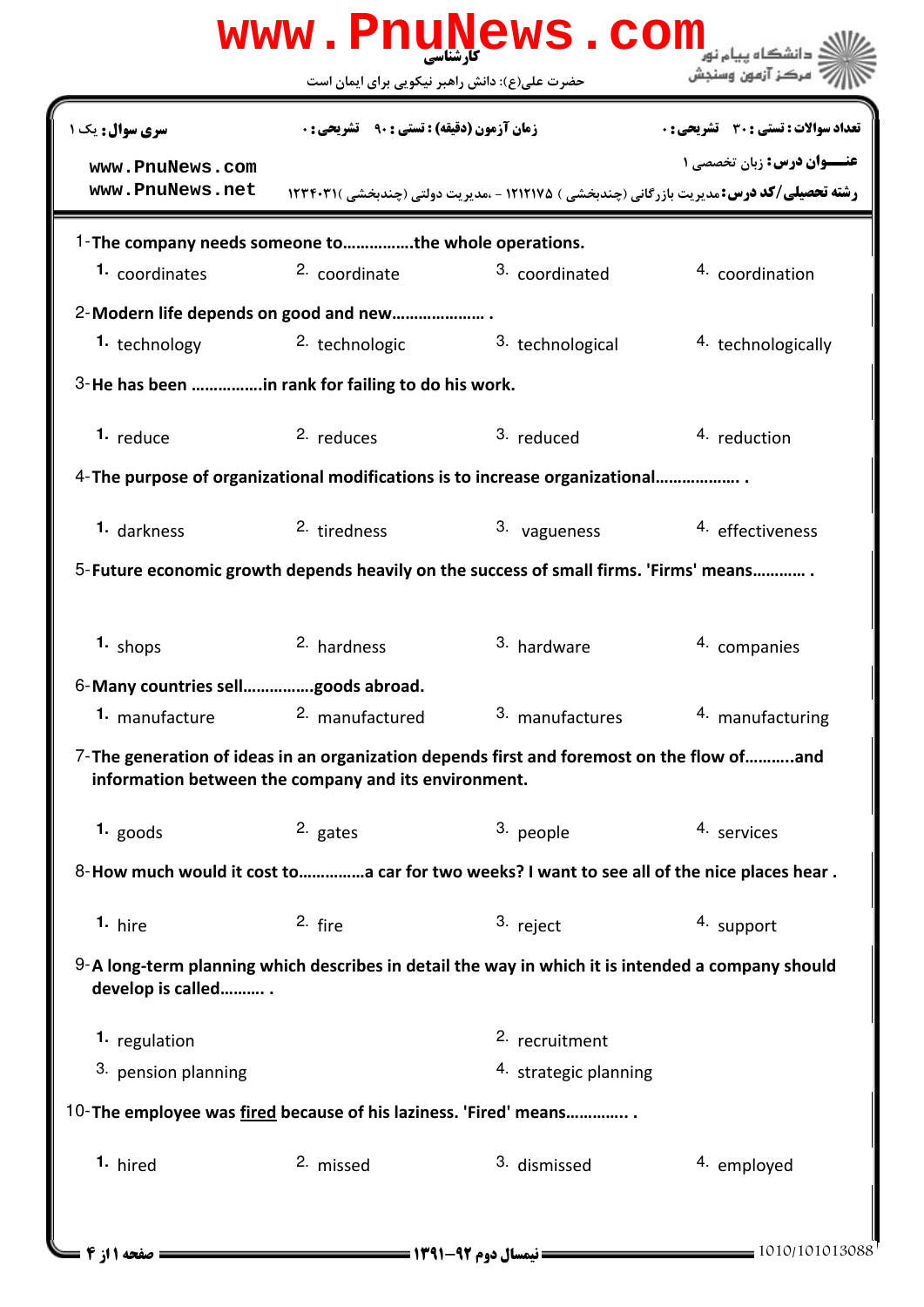| www.PnuNews.com                                                                                                                            |                                                   |                         |                                                                                                                                              |  |  |  |
|--------------------------------------------------------------------------------------------------------------------------------------------|---------------------------------------------------|-------------------------|----------------------------------------------------------------------------------------------------------------------------------------------|--|--|--|
|                                                                                                                                            | حضرت علی(ع): دانش راهبر نیکویی برای ایمان است     |                         | مركز آزمون وسنجش                                                                                                                             |  |  |  |
| <b>سری سوال :</b> یک ۱                                                                                                                     | <b>زمان آزمون (دقیقه) : تستی : ۹۰٪ تشریحی : 0</b> |                         | <b>تعداد سوالات : تستي : 30 ٪ تشريحي : 0</b>                                                                                                 |  |  |  |
| www.PnuNews.com<br>www.PnuNews.net                                                                                                         |                                                   |                         | <b>عنـــوان درس:</b> زبان تخصصي ۱<br><b>رشته تحصیلی/کد درس:</b> مدیریت بازرگانی (چندبخشی ) ۱۲۱۲۱۷۵ - .مدیریت دولتی (چندبخشی )۲۳۴۰۳۱ <b>۱</b> |  |  |  |
| 11-A person who is employed to take care of a large building and usually deals with cleaning, repairs,<br>etc. is called                   |                                                   |                         |                                                                                                                                              |  |  |  |
| 1. janitor                                                                                                                                 | 2. manager                                        | 3. consultant           | 4. accountant                                                                                                                                |  |  |  |
| 12-Let's some new people to the job in our company.                                                                                        |                                                   |                         |                                                                                                                                              |  |  |  |
| 1. recruit                                                                                                                                 | 2. recruits                                       | 3. recruited            | 4. recruitment                                                                                                                               |  |  |  |
| 13-Staffing is the process of attracting and selectingfor positions in accordance with<br>organizational goals.                            |                                                   |                         |                                                                                                                                              |  |  |  |
| 1. employ                                                                                                                                  | 2. employs                                        | 3. employed             | 4. employees                                                                                                                                 |  |  |  |
| 14-Her knowledge encompasses all aspects of business. 'Encompasses' means                                                                  |                                                   |                         |                                                                                                                                              |  |  |  |
| 1. avoids                                                                                                                                  | 2. includes                                       | 3. excludes             | 4. separates                                                                                                                                 |  |  |  |
| 15-The product of this new factory is the result of the between two of the best companies in<br>the country.                               |                                                   |                         |                                                                                                                                              |  |  |  |
| 1. collaborate                                                                                                                             | 2. collaborative                                  | 3. collaboration        | 4. collaboratively                                                                                                                           |  |  |  |
| 16-      was an early and fairly widespread OD technique.                                                                                  |                                                   |                         |                                                                                                                                              |  |  |  |
| 1. Firing planning                                                                                                                         |                                                   | 2. Sensitivity training |                                                                                                                                              |  |  |  |
| 3. Hitting training                                                                                                                        |                                                   | 4. Bothering program    |                                                                                                                                              |  |  |  |
| 17-He managed to stay in power for five years, withstanding all the criticism and pressure on him to<br>resign. 'Withstanding' means       |                                                   |                         |                                                                                                                                              |  |  |  |
| 1. changing                                                                                                                                | 2. varying                                        | 3. modifying            | 4. resisting                                                                                                                                 |  |  |  |
| 18-We didn't have anyin the price of food last month.                                                                                      |                                                   |                         |                                                                                                                                              |  |  |  |
| 1. reduce                                                                                                                                  | 2. reduction                                      | 3. reducible            | 4. reducibly                                                                                                                                 |  |  |  |
| 19-The    stage of the creative process in organizations consists of those steps that bring a<br>solution or invention to the marketplace. |                                                   |                         |                                                                                                                                              |  |  |  |
| 1. removal                                                                                                                                 | 2. refusal                                        | 3. mention              | 4. implementation                                                                                                                            |  |  |  |
| 20-The car parts themselves are not expensive, it's the labor that costs the money. 'Labor'<br>means                                       |                                                   |                         |                                                                                                                                              |  |  |  |
| 1. work                                                                                                                                    | 2. manager                                        | 3. office               | 4. department                                                                                                                                |  |  |  |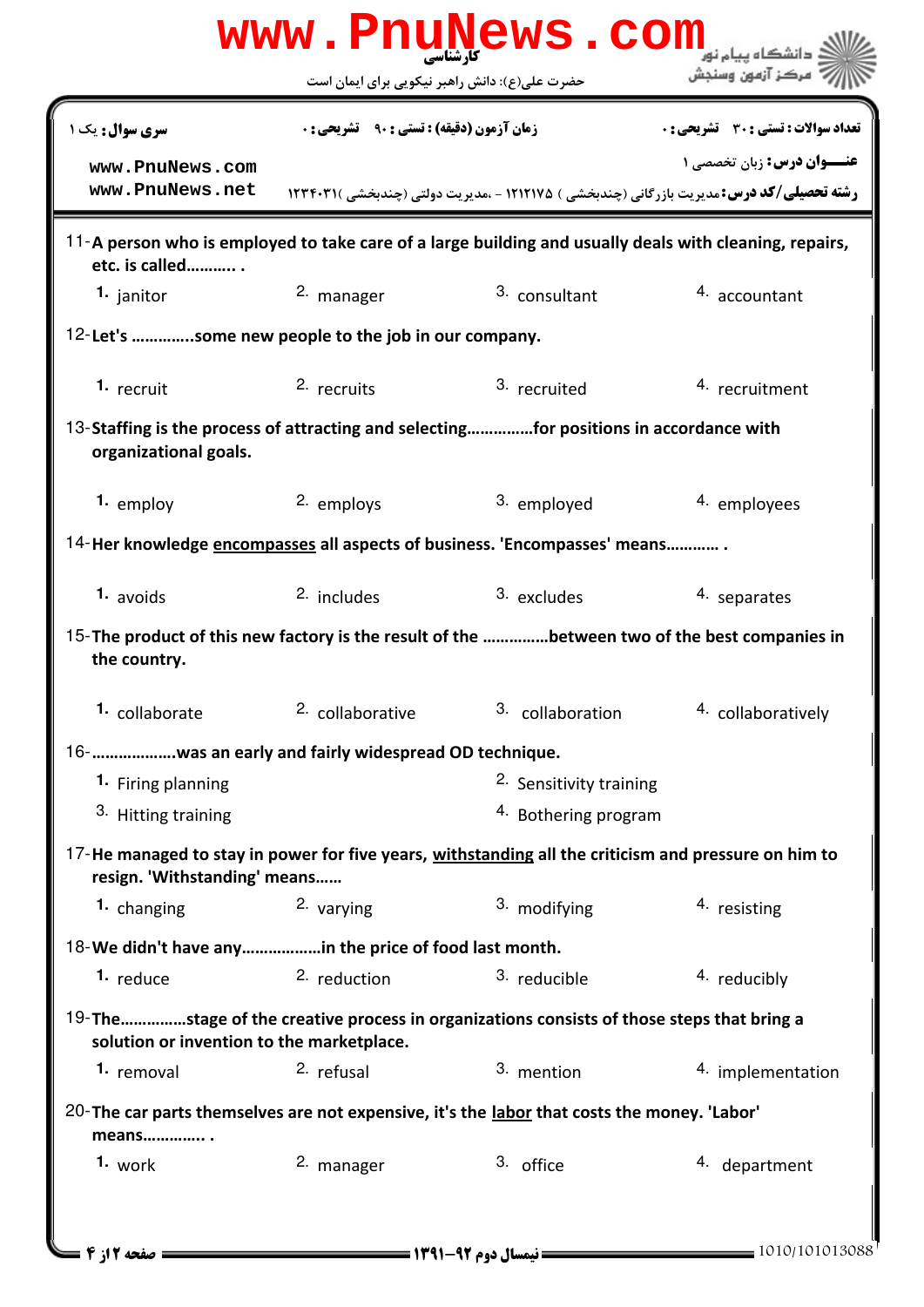|                                                                                                                                                   |                                                   | www.PnuNews.com                               | دانشگاه سام نو <mark>ر</mark>                                                                           |  |  |  |
|---------------------------------------------------------------------------------------------------------------------------------------------------|---------------------------------------------------|-----------------------------------------------|---------------------------------------------------------------------------------------------------------|--|--|--|
|                                                                                                                                                   |                                                   | حضرت علی(ع): دانش راهبر نیکویی برای ایمان است | ' مرڪز آزمون وسنڊش                                                                                      |  |  |  |
| سری سوال: یک ۱                                                                                                                                    | <b>زمان آزمون (دقیقه) : تستی : ۹۰٪ تشریحی : 0</b> |                                               | <b>تعداد سوالات : تستی : 30 ٪ تشریحی : 0</b>                                                            |  |  |  |
| www.PnuNews.com                                                                                                                                   |                                                   |                                               | عنــوان درس: زبان تخصصی ۱                                                                               |  |  |  |
| www.PnuNews.net                                                                                                                                   |                                                   |                                               | <b>رشته تحصیلی/کد درس:</b> مدیریت بازرگانی (چندبخشی ) ۱۲۱۲۱۷۵ - ،مدیریت دولتی (چندبخشی )۲۳۴۰۳۱ <b>۱</b> |  |  |  |
| 21-The repair of his car requires a lot of                                                                                                        |                                                   |                                               |                                                                                                         |  |  |  |
| 1. price                                                                                                                                          | 2. belief                                         | 3. expenditure                                | 4. context                                                                                              |  |  |  |
| 22-He's been having remedial lessons and now starting to read. 'Remedial' means                                                                   |                                                   |                                               |                                                                                                         |  |  |  |
| 1. helping                                                                                                                                        | 2. easy                                           | 3. difficult                                  | 4. destructive                                                                                          |  |  |  |
| 23- The manager agreed a(n)raise with his workers. Therefore the workers will be able to<br>buy some of their needs.                              |                                                   |                                               |                                                                                                         |  |  |  |
| 1. board                                                                                                                                          | $2.$ salary                                       | 3. employee                                   | 4. conglomerate                                                                                         |  |  |  |
| 24-It is a very hierarchical organization in which everyone's status is very clearly defined.<br>'Hierarchical' means                             |                                                   |                                               |                                                                                                         |  |  |  |
| انحصا <sub>د</sub> ی <sup>2</sup> . 2 بازرگانی تجاری <b>1.</b>                                                                                    |                                                   | سلسله مراتبى 3.                               | عام المنفعه <sup>.4</sup>                                                                               |  |  |  |
| means                                                                                                                                             |                                                   |                                               | 25-Another aim of OD is the sharing of management power with the personnel. 'Management power'          |  |  |  |
|                                                                                                                                                   | قدرت مديريت 2.                                    | سرعت مديريت .3                                | برنامه های قوی 4.                                                                                       |  |  |  |
| 26-Managers are hoping for a breakthrough in the search for a remedy for the staffs' dissatisfaction.<br>'Dissatisfaction' means                  |                                                   |                                               |                                                                                                         |  |  |  |
| رضايت 1.                                                                                                                                          | 2. بیکاری                                         | عدم آگاه <i>ي .</i> 3                         | نارضايتى 4.                                                                                             |  |  |  |
| 27-How will such a company survive in the competitive world of business? 'Competitive'<br>means                                                   |                                                   |                                               |                                                                                                         |  |  |  |
| رقابتی 1.                                                                                                                                         | رفاقتى .2                                         | رشادتى .3                                     | روايتى 4.                                                                                               |  |  |  |
| 28-For an organization to maximize effectiveness, appropriate people must be matched with<br>appropriate structure. 'Appropriate structure' means |                                                   |                                               |                                                                                                         |  |  |  |
| ساختمان وسيع <b>1</b> ۰                                                                                                                           | وسعت اختيار 2.                                    | 3. ساختار مناسب                               | تناسب قدرت 4.                                                                                           |  |  |  |
| 29-There must be a perfectly rational explanation for what happened. 'Rational explanation'<br>means                                              |                                                   |                                               |                                                                                                         |  |  |  |
| عقل سليم <b>1.</b>                                                                                                                                | توضيح كافي 2.                                     | توضيح عقلاني . 3                              | سلامت عقل 4.                                                                                            |  |  |  |
| صفحه 13 ; 4                                                                                                                                       |                                                   | = نیمسال دوم ۹۲-۱۳۹۱ <del>-</del>             | = 1010/101013088                                                                                        |  |  |  |